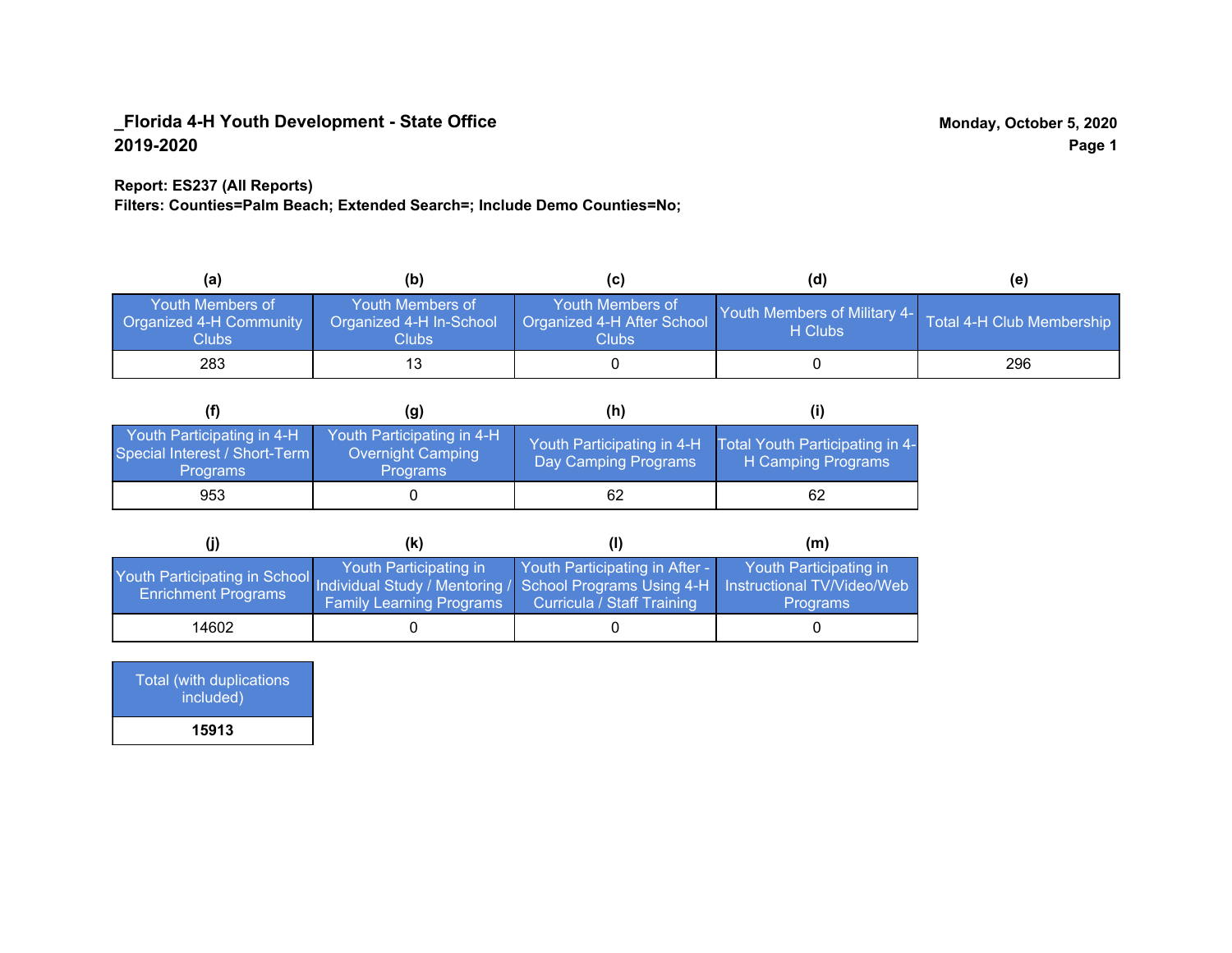**Report: ES237 (All Reports)**

**Filters: Counties=Palm Beach; Extended Search=; Include Demo Counties=No;**

## **School Grade (duplications eliminated)**

| <b>Kinder</b> | 7. 1st / | $\sqrt{2nd}$ | 3rd | $-4th$    | 5th  | 6th |     | 7th 8th 9th |     |     |  | 10th 11th 12th Post HS Not in School Special | <b>Total</b> |
|---------------|----------|--------------|-----|-----------|------|-----|-----|-------------|-----|-----|--|----------------------------------------------|--------------|
| 12247         | 2214     | 2331         |     | 2170 2178 | 2191 | 979 | 592 | 567         | 109 | 105 |  |                                              | 15850        |

# **Gender of 4-H Youth Participants (duplications eliminated)**

| Male | 'Female. | Total |
|------|----------|-------|
| 7777 | 8073     | 15850 |

# **Place of Residence of 4-H Youth Participants (duplications eliminated)**

| i Farmi | Towns of under 10,000 and<br>rural non-farm | Towns and cities (10,000-<br>50,000), and their suburbs | Suburbs of cities of over<br>50,000 | Central cities of over 50,000 | Total |
|---------|---------------------------------------------|---------------------------------------------------------|-------------------------------------|-------------------------------|-------|
| 13      | 154                                         |                                                         | 181                                 | 14775                         | 15850 |

## **Total 4-H Youth Participants (duplications eliminated)**

**Total** 

**<sup>15850</sup> Note: The four totals on this page should all match.**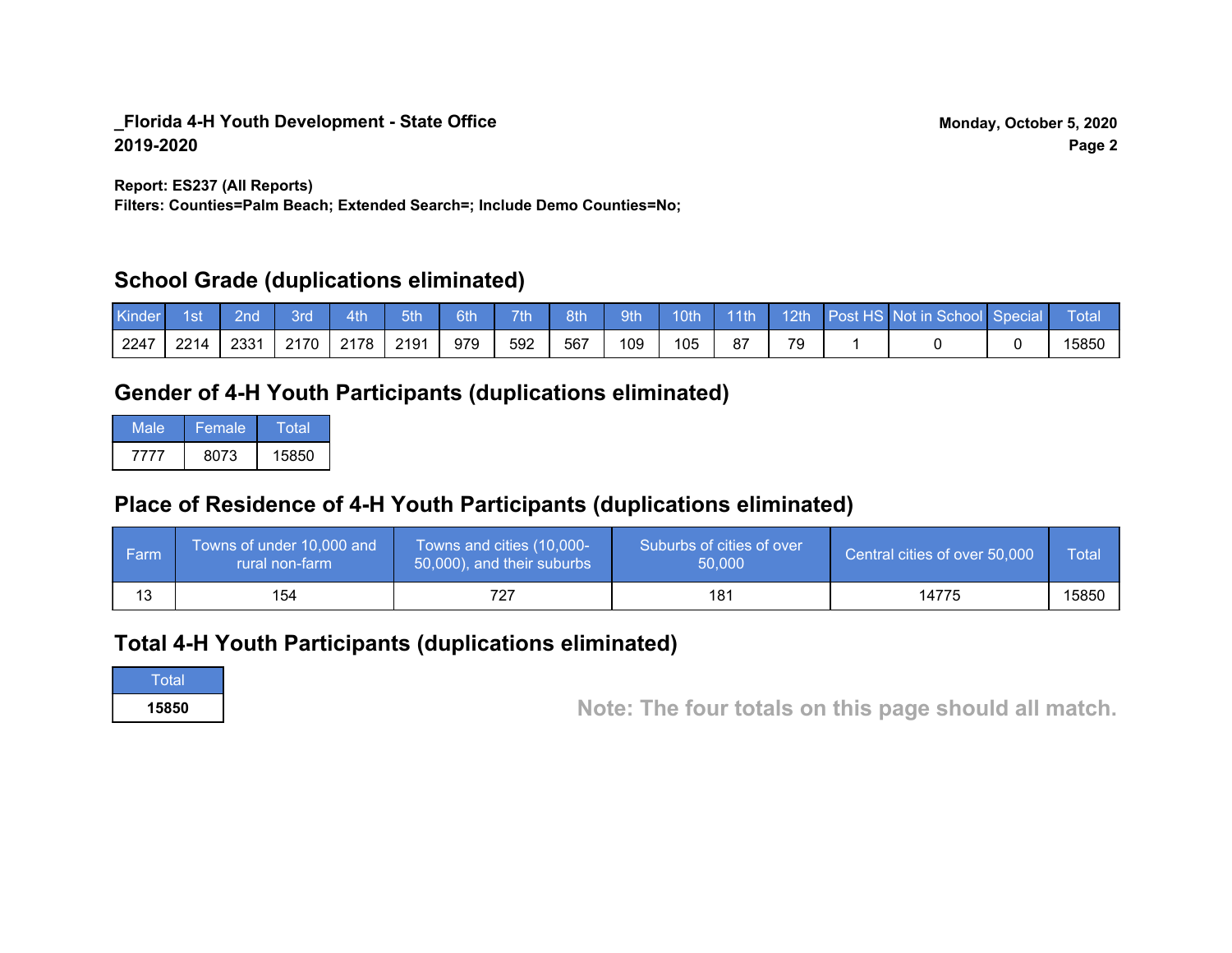**Report: ES237 (All Reports)**

**Filters: Counties=Palm Beach; Extended Search=; Include Demo Counties=No;**

| <b>ETHNICITY</b>          | <b>TOTAL YOUTH</b> |
|---------------------------|--------------------|
| <b>Hispanic or Latino</b> | 6065               |
| Not Hispanic or Latino    | 9785               |

Directions: Type in the appropriate numbers for your project. Ethnicity is separate from race. YOu should indicate an ethnicity category for each participant and all racial categories that apply to each participant (i.e. a participant of more than one race would be recorded in each applicable racial category). Ideally, your total participants should equal the total of numbers in your ethicity section. Totals of racial categories will be equal to or greater than your total participants if they all report racial information.

4-H Youth Participants: Any youth taking part in programs provided as a result of action by extension personnel (professional. Paraprofessional. And volunteer). This includes youth participation in programs conducted through 1862, 1890, and 1994 land-grant universities, EFNEP, urban gardening, and other programs that may not actually use the 4-H name and emblem with participants.

| <b>RACE</b>                               | <b>TOTAL YOUTH</b> |
|-------------------------------------------|--------------------|
| American Indian or Alaskan Native         | 47                 |
| Asian                                     | 287                |
| <b>Black or African American</b>          | 4105               |
| Native Hawaiian or other Pacific Islander | O                  |
| White                                     | 10830              |
| Youth Indicating More Than One Race       | 548                |
| <b>Undetermined</b>                       | 33                 |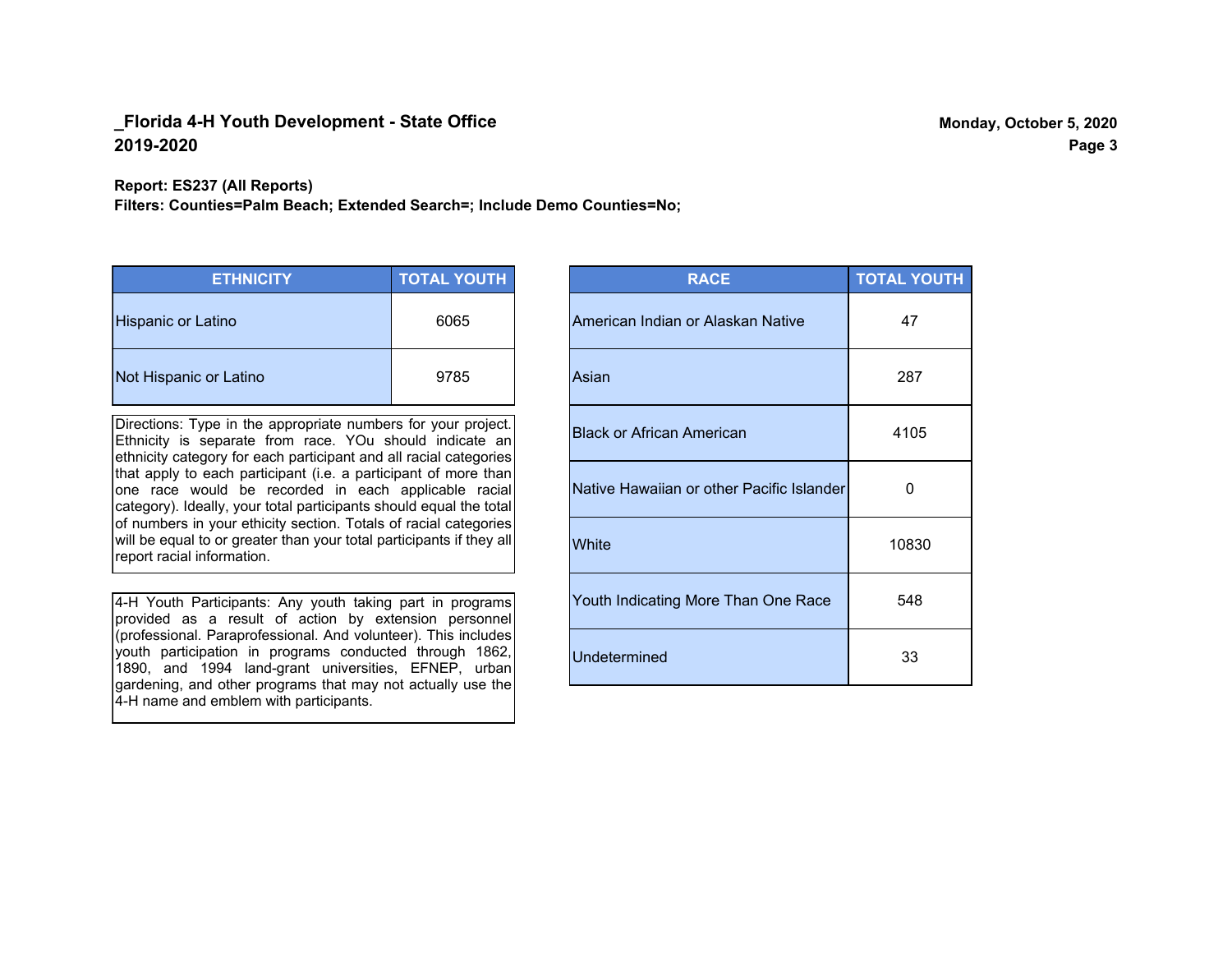**Report: ES237 (All Reports)**

**Filters: Counties=Palm Beach; Extended Search=; Include Demo Counties=No;**

| Total Number of<br><b>Adult Volunteers</b> | <b>Total Number of</b><br><b>Youth Volunteers</b> | Total |
|--------------------------------------------|---------------------------------------------------|-------|
| 99                                         |                                                   | 103   |

Adult Volunteer: Unpaid support for the 4-H program by an individual beyond high school age.

Youth Volunteer: Unpaid support for the 4-H program by a person who has not yet graduated from high school.

**Page 4**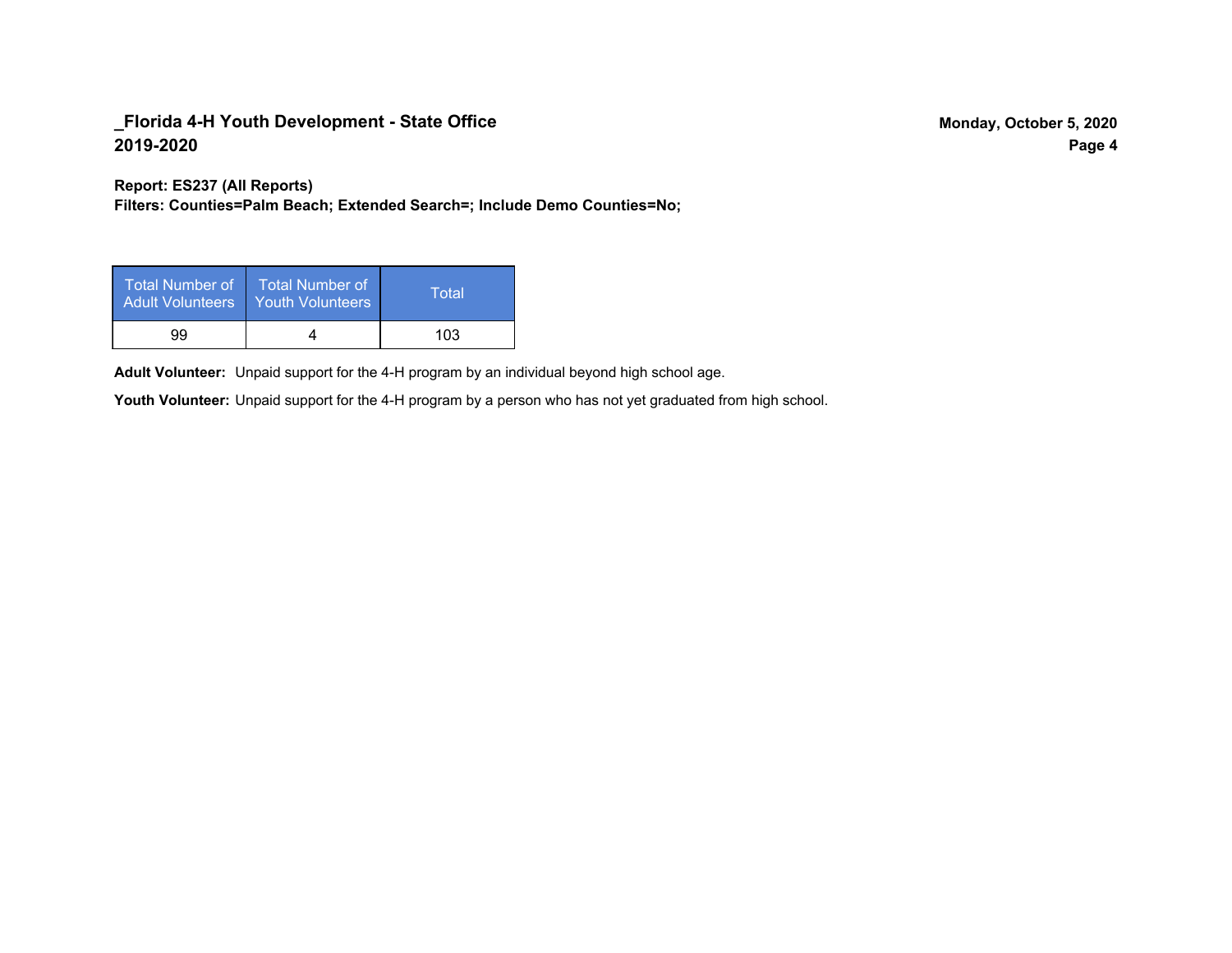#### **Filters: Counties=Palm Beach; Extended Search=; Include Demo Counties=No; Report: ES237 (All Reports)**

| Ag in the Classroom                              |             |
|--------------------------------------------------|-------------|
| : Agriculture Awareness                          | 4           |
| School Enrichment - Agriculture Awareness        | 0           |
| School Enrichment - Pizza Garden                 | 0           |
|                                                  | 4           |
| <b>Animals</b>                                   |             |
| (4-H Cloverbuds- ANIMALS & PETS)-retired project | 1           |
| (CAGED BIRDS) Retired Project                    | 0           |
| (GOATS) Retired Project                          | 0           |
| (GOATS-Pygmy) Retired Project                    | 0           |
| (HORSE-Advanced Horsemanship) Retired Project    | 0           |
| (HORSE - Horsemanship Science) Retired Project   | 0           |
| (LLAMAS AND ALPACAS)-retired project             | 0           |
| (POCKET PETS) Retired Project                    | 0           |
| <b>ANIMAL SCIENCES</b>                           | 0           |
| <b>BEEF</b>                                      | 1           |
| <b>CATS</b>                                      | 3           |
| <b>DAIRY CATTLE</b>                              | $\mathbf 1$ |
| <b>DOGS</b>                                      | 4           |
| GOATS (Dairy)                                    | $\mathbf 0$ |
| GOATS (Meat)                                     | 1           |
| <b>HORSE</b>                                     | 21          |
| HORSE (Horseless Horse)                          | 1           |
| <b>PETS</b>                                      | 1           |
| <b>POULTRY</b>                                   | 11386       |
| <b>RABBITS</b>                                   | 1           |
| <b>SHEEP</b>                                     | 0           |
| <b>SWINE</b>                                     | 3           |
|                                                  | 11424       |

| <b>Biological Sciences</b>                            |          |
|-------------------------------------------------------|----------|
| (4-H Cloverbuds-SCIENCE & TECHNOLOGY) Retired Project | $\Omega$ |
| (Marine/Aquatic-AQUARIUMS) Retired Project            | $\Omega$ |
| (Marine/Aquatic- WETLANDS) Retired Project            | $\Omega$ |
| (Sciences- WINGS) Retired Project                     | $\Omega$ |
| (Wildlife - Bats) Retired Project                     | 0        |
| (Wildlife - Butterflies- WINGS) Retired Project       | $\Omega$ |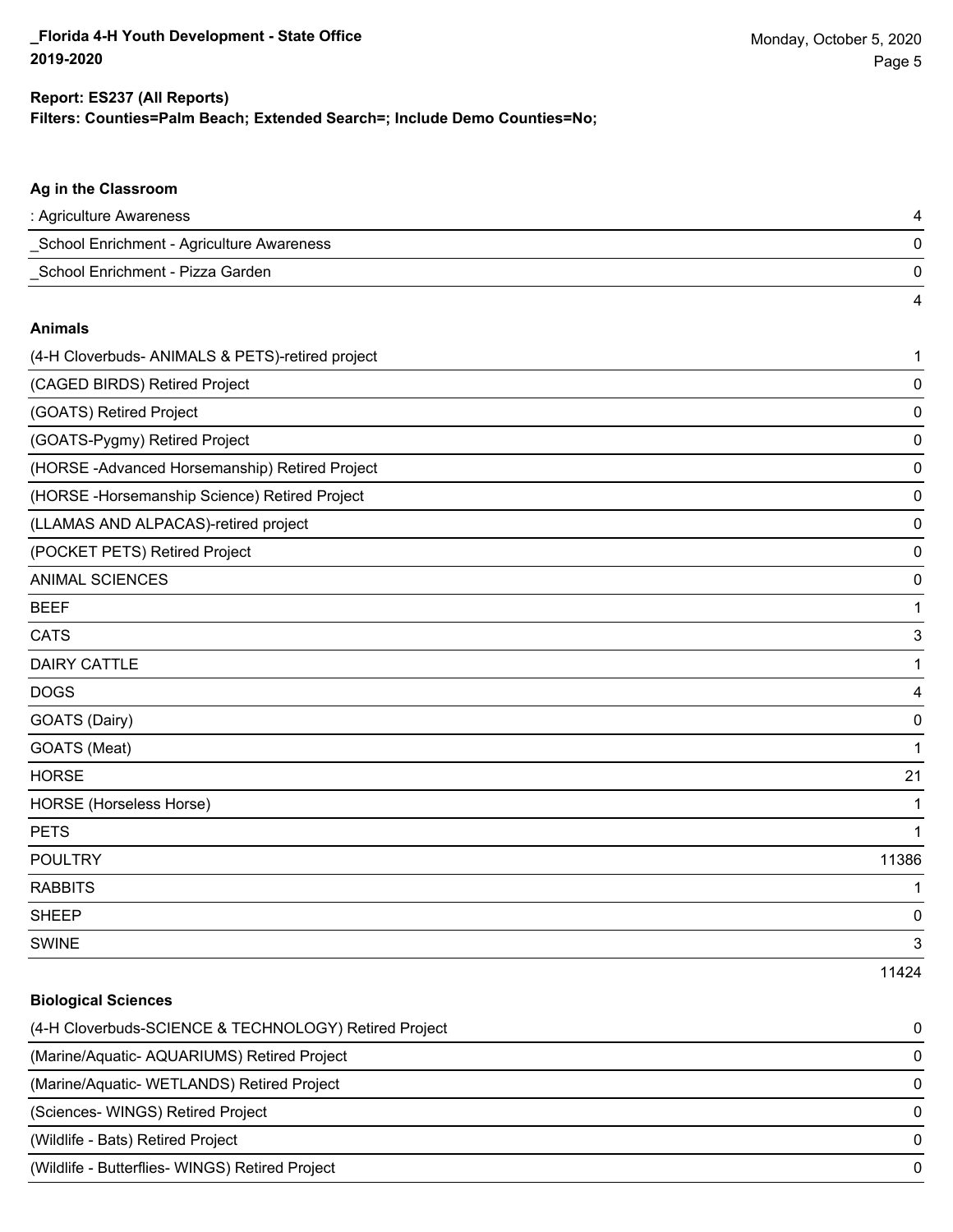#### **Filters: Counties=Palm Beach; Extended Search=; Include Demo Counties=No; Report: ES237 (All Reports)**

| (Wildlife- BLUEBIRDS) Retired Project                     | 0              |
|-----------------------------------------------------------|----------------|
| : ABCs of ENTOMOLOGY                                      | 783            |
| : Entomology-Apiary/Beekeeping                            | $\pmb{0}$      |
| : Meat Sciences                                           | $\pmb{0}$      |
| : Natural Sciences                                        | $\pmb{0}$      |
| School Enrichment - Embryology                            | $\pmb{0}$      |
| <b>School Enrichment- Natural Sciences</b>                | $\pmb{0}$      |
| INSECTS (ENTOMOLOGY)                                      | $\mathbf{1}$   |
| MARINE SCIENCE AND AQUATIC SCIENCES                       | 73             |
| <b>SCIENCE DISCOVERY</b>                                  | 353            |
| <b>VETERINARY SCIENCE</b>                                 | 1              |
|                                                           | 1211           |
| <b>Civic Engagement</b>                                   |                |
| (4-H Cloverbuds- CITIZENSHIP)-retired project             | 0              |
| (Citizenship-INTERGENERATIONAL) Retired Project           | 0              |
| <b>CITIZENSHIP</b>                                        | 6              |
| CITIZENSHIP-COMMUNITY SERVICE                             | 9              |
| CULTURAL AND GLOBAL EDUCATION                             | $\pmb{0}$      |
|                                                           | 15             |
| <b>Communications and Expressive Arts</b>                 |                |
| (4-H Cloverbuds- COMMUNICATIONS) Retired Project          | 0              |
| (4-H Cloverbuds- VISUAL-LEISURE ARTS) Retired Project     | $\pmb{0}$      |
| (FILMMAKING) Retired Project                              | 0              |
| (LEISURE ARTS- Arts & Crafts) Retired Project             | $\overline{2}$ |
| (Leisure Arts- COLLECTIBLES) Retired Project              | $\pmb{0}$      |
| (PHOTOGRAPHY) Retired Project                             | $\pmb{0}$      |
| (PUBLIC SPEAKING) Retired Project                         | $\pmb{0}$      |
| (VISUAL ARTS) Retired Project                             | $\pmb{0}$      |
| School Enrichment - 4-H Tropicana Public Speaking Program | $\pmb{0}$      |
| <b>COMMUNICATIONS AND PUBLIC SPEAKING</b>                 | 22             |
| <b>EXPRESSIVE ARTS</b>                                    | 5              |
| <b>VISUAL ARTS</b>                                        | 10             |
|                                                           | 39             |

(Citizenship-PUBLIC ADVENTURES) Retired Project 0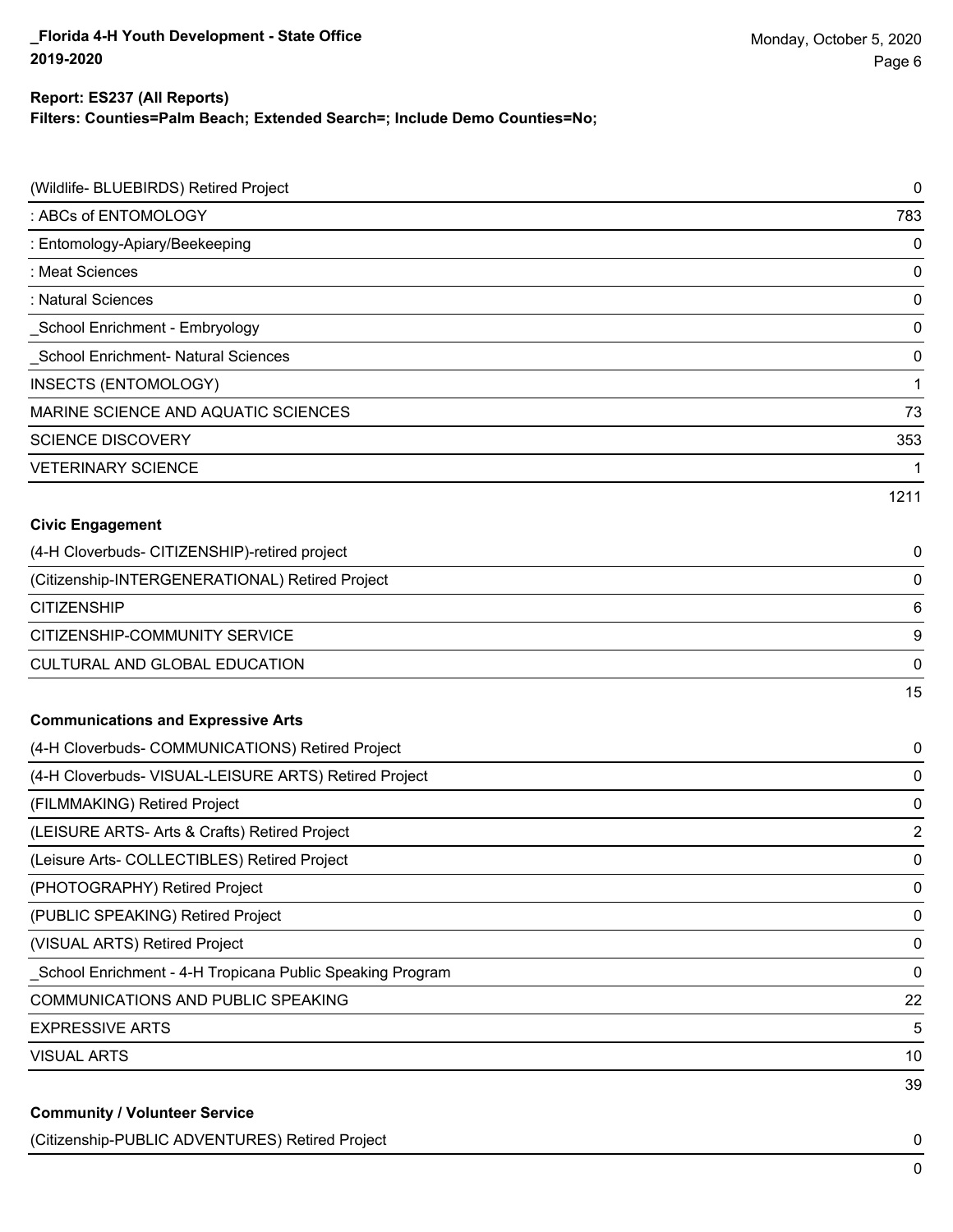**Consumer and Family Science**

#### **Filters: Counties=Palm Beach; Extended Search=; Include Demo Counties=No; Report: ES237 (All Reports)**

| (4-H Cloverbuds- CLOTHING) Retired project                   | 0  |
|--------------------------------------------------------------|----|
| (CHILD DEVELOPMENT Babysitting) Retired Project              | 0  |
| (Clothing - SELECTION) Retired Project                       | 0  |
| (Clothing - SEWING) Retired Project                          | 0  |
| (Clothing-Sewing- QUILTING) Retired Project                  | 0  |
| (CONSUMER EDUCATION AND SHOPPING) Retired Project            | 0  |
| (Human Development - Talking with TJ) Retired Project        | 0  |
| (HUMAN DEVELOPMENT) Retired Project                          | 0  |
| (Human Development-CHOICES) Retired Project                  | 0  |
| (Money Management - FINANCIAL CHAMPIONS) Retired Project     | 0  |
| : Consumer Choices Event                                     | 0  |
| 4-H CLOVERBUDS                                               | 36 |
| Animal Science- ALL ABOUT ANIMALS                            | 0  |
| Animal Sciences- LIVESTOCK JUDGING                           | 0  |
| Animals-PETS/SMALL ANIMALS                                   | 0  |
| CHILD DEVELOPMENT & CHILD CARE                               | 2  |
| Citizenship-SERVICE LEARNING                                 | 0  |
| <b>CLOTHING &amp; SEWING</b>                                 | 12 |
| <b>Exploring Farm Animals</b>                                | 0  |
| Hog-n-Ham Project                                            | 0  |
| <b>Marine Science</b>                                        | 0  |
| <b>MONEY MANAGEMENT</b>                                      | 2  |
| Performing Arts-DANCE/MOVEMENT                               | 0  |
| Pet Pals                                                     | 0  |
| Plant Pals, K-3 (5-8 yrs)                                    | 0  |
| test                                                         | 0  |
| Wildlife - Birds                                             | 0  |
|                                                              | 52 |
| <b>Environmental Education / Earth Sciences</b>              |    |
| (4-H Cloverbuds- ENVIRONMENT-Earth Sciences) Retired Project | 0  |
| : Recycling                                                  | 0  |
| : Water Education                                            | 0  |
| School Enrichment - Project Learning Tree                    | 0  |
| School Enrichment- Environmental Sciences                    | 0  |
| <b>EARTH SCIENCES</b>                                        | 1  |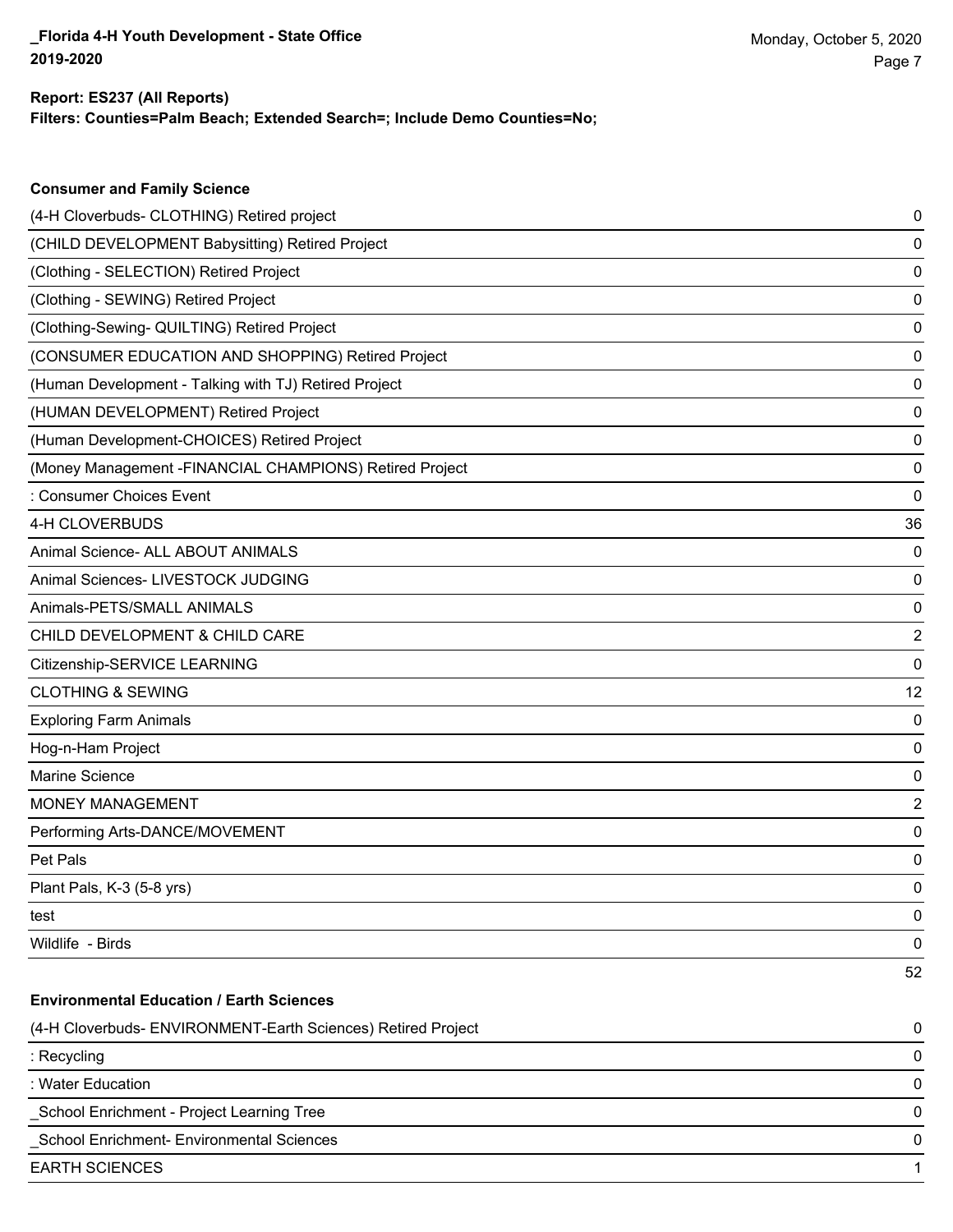**Filters: Counties=Palm Beach; Extended Search=; Include Demo Counties=No;**

| <b>ENERGY</b>                                         | $\mathbf 0$    |
|-------------------------------------------------------|----------------|
| <b>ENVIRONMENTAL SCIENCES</b>                         | 1              |
| <b>FORESTRY</b>                                       | 0              |
| <b>OUTDOOR EDUCATION</b>                              | 2              |
| SOIL AND WATER SCIENCES                               | 0              |
| <b>SPORTFISHING</b>                                   | 0              |
| <b>SS - SHOOTING SPORTS</b>                           | $\overline{2}$ |
| <b>SS-ARCHERY</b>                                     | 15             |
| SS-HUNTING 10y/o                                      | 0              |
| SS-MUZZLELOADING 12y/o                                | 0              |
| SS-RIFLE, AIR                                         | 0              |
| SS- RIFLE, SMALL BORE                                 | 0              |
| SS-SHOTGUN 10y/o                                      | 0              |
| <b>WILDLIFE &amp; HABITATS</b>                        | $\overline{2}$ |
|                                                       | 23             |
| <b>Foods and Nutrition</b>                            |                |
| (4-H Cloverbuds- FOODS & NUTRITION) Retired Project   | 0              |
| (Food - SPORTS NUTRITION) Retired Project             | 0              |
| (FOOD AND FOOD PRESERVATION SCIENCES) Retired Project | 0              |
| (FOOD PREP AND COOKING) Retired Project               | 0              |
| (Food Prep- BREADS & BREADMAKING) Retired Project     | 0              |
| (Food Prep- DAIRY FOODS) Retired Project              | 0              |
| (Food Prep- MICROWAVE MAGIC) Retired Project          | 0              |

(Food Science- FOOD PRESERVATION) Retired Project 0 \_School Enrichment - Up for the Challenge 0

\_School Enrichment - YUM 0

\_School Enrichment - YUMMEE 0

\_School Enrichment- Nutrition 0

FOOD & NUTRITION 31

### **Health**

| (Health-HEALTH ROCKS) Retired Project       |     |
|---------------------------------------------|-----|
| (HEALTH: PHYSICAL ACTIVITY) Retired Project |     |
| : Healthy Living                            | 250 |
| PERSONAL WELL BEING                         |     |
|                                             |     |

31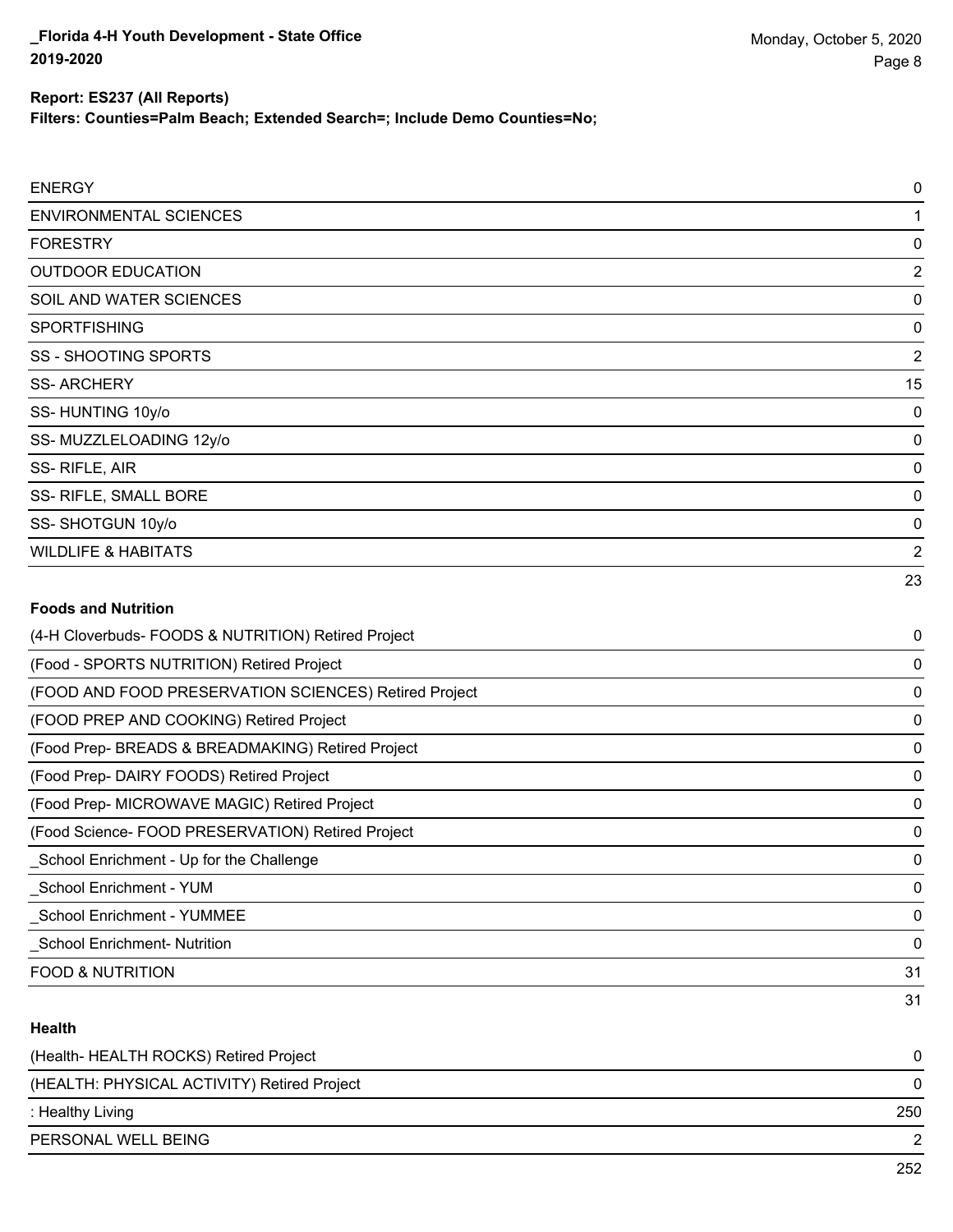#### **Report: ES237 (All Reports)**

**Filters: Counties=Palm Beach; Extended Search=; Include Demo Counties=No;**

| <b>Leadership and Personal Development</b>           |     |
|------------------------------------------------------|-----|
| (4-H Cloverbuds- LEADERSHIP) Retired Project         | 0   |
| (4-H Cloverbuds DISCOVERY Projects) Retired Project  | 0   |
| (Home Environment- CHANGING SPACES) Retired Project  | 0   |
| (Plant Sciences - Mowing for Money) Retired Project  | 0   |
| (Workforce Prep- CAREER DEVELOPMENT) Retired Project | 0   |
| (Workforce Prep- ENTREPRENEURSHIP) Retired Project   | 0   |
| : Character Education                                | 16  |
| : Personal Development                               | 69  |
| <b>EXPLORING 4-H</b>                                 | 3   |
| LEADERSHIP DEVELOPMENT                               | 3   |
| <b>WORKPLACE PREPARATION</b>                         | 18  |
|                                                      | 109 |
| <b>Personal Safety</b>                               |     |
| (Health and Safety- ATV SAFETY) Retired Project      | 0   |
| (Health-EMERGENCY PREPARDNESS) Retired Project       | 0   |
| <b>ATV SAFETY</b>                                    | 0   |
| <b>SAFETY</b>                                        | 0   |
|                                                      | 0   |
| <b>Physical Sciences</b>                             |     |
| (ASTRONOMY) Retired Project                          | 0   |
| : Weather and Climate                                | 0   |
| <b>AEROSPACE</b>                                     | 2   |

#### **Plant Science**

| (4-H Cloverbuds- PLANT SCIENCES-Gardening) Retired Project | $\mathbf{0}$ |
|------------------------------------------------------------|--------------|
| (GROWING CITRUS) Retired Project                           | 0            |
| (Plant Sciences-GARDENING) Retired Project                 | 0            |
| (Plants - Gardening - FLOWERS) Retired Project             | 0            |
| (Plants - Gardening - VEGETABLES) Retired Project          | $\Omega$     |
| (Plants - Gardening-CONTAINER GARDENING) Retired Project   | $\Omega$     |
| School Enrichment- Gardening and Plants                    | $\Omega$     |
| <b>GARDENING AND PLANTS</b>                                | 2987         |
| <b>GARDENING AND PLANTS: JR MASTER GARDENER</b>            | 0            |
|                                                            |              |

2